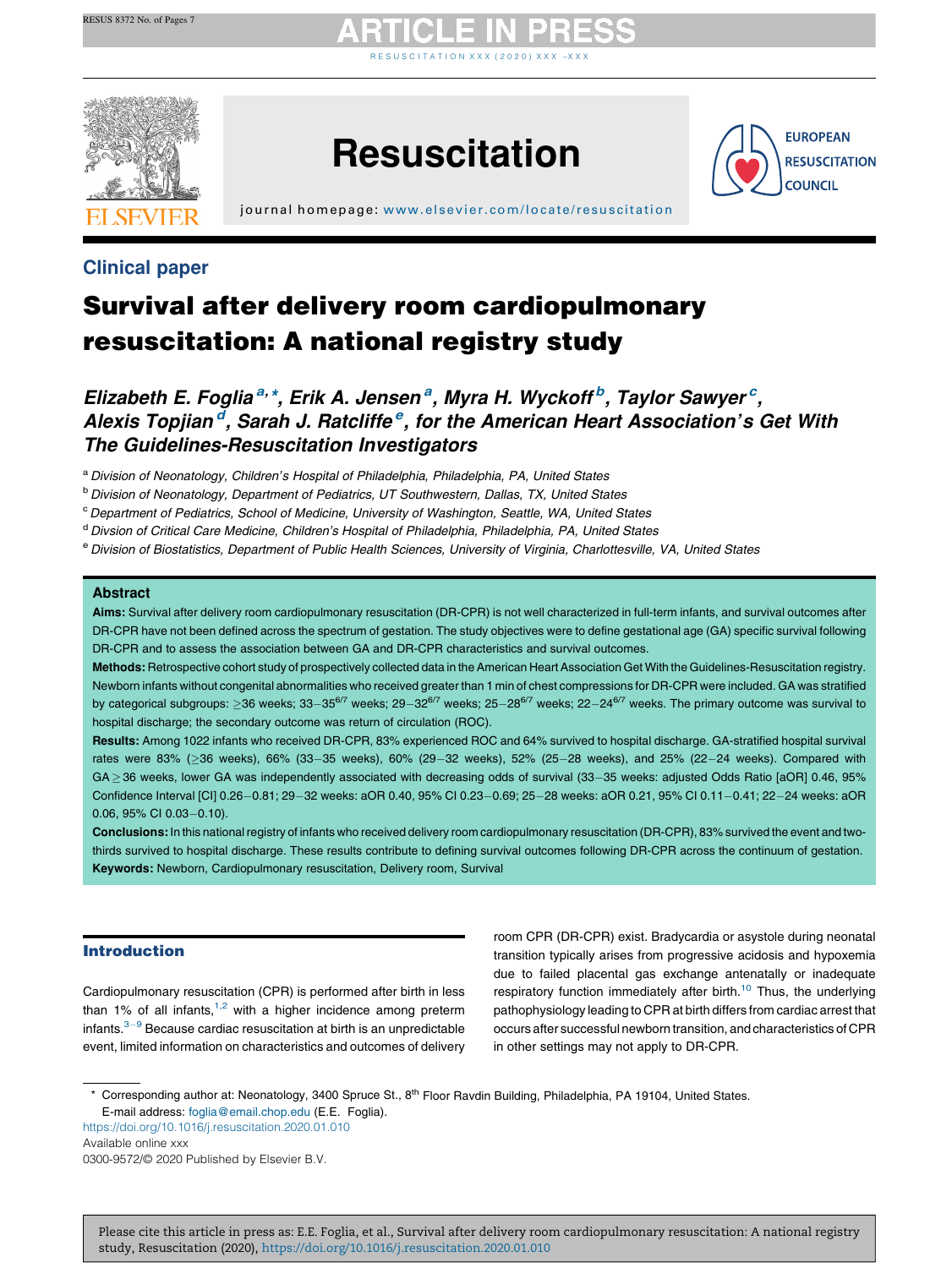**2** RESUSCITATION XXX (2020) XXX -XXX

DR-CPR in full-term infants is poorly described; most data come from single-center studies,  $1,2,11,12$  with small [sample](#page-6-0) sizes and limited generalizability. Multi-site neonatal networks have reported outcomes after DR-CPR within specific populations of preterm infants, $3-9$  but these [focused](#page-6-0) studies do not allow for characterization of DR-CPR outcomes across the continuum of gestation within a single dataset. In addition, many analyses only assessed mortality prior to hospital discharge. This prevents an accurate characterization of how frequently DR-CPR is successful but followed by subsequent in-hospital mortality. Finally, other studies did not include infants who died prior to neonatal intensive care unit (NICU) admission,  $5,13$  [introducing](#page-6-0) the risk of selection bias.

The American Heart Association Get With the Guidelines Resuscitation (GWTG-R) registry is a North American, multi-site registry of in-hospital cardiac arrests. Delivery room events are captured in the registry but have not been reported to date. We undertook this study to define gestational age (GA)-specific survival outcomes following DR-CPR and to investigate the impact of GA on the characteristics and outcomes of DR-CPR.

### Methods

This was a retrospective cohort study of data collected prospectively for the American Heart Association GWTG-R registry.<sup>[14](#page-6-0)</sup> GWTG-R is the only national registry of in-hospital cardiac arrests in North America. Participating hospitals voluntarily submit standardized deidentified clinical information regarding the medical history, hospital care, and outcomes of consecutive patients with in-hospital cardiac arrest using an online, interactive case report form and Patient Management Tool<sup>TM</sup> (IQVIA, Parsippany, New Jersey), in accordance with the Health Insurance Portability and Accountability Act. IQVIA is the data collection coordination center for the American Heart Association/American Stroke Association Get With The Guidelines programs.

Previous publications have described details of hospital certification, data collection and reporting, and data integrity verification for the GWTG-R registry.[15](#page-6-0) The GWTG-R program provides detailed coding instructions and requires all abstractors to pass a certifying exam prior to using the Patient Management tool. In addition, field staff work directly with sites to answer questions and provide ongoing education. Standardized software data checks assure data accuracy and completeness. GWTG-R reporting is based on the Utstein template, which was developed in older populations as a structured framework to report resuscitation practice and patient outcomes of cardiac arrest. $16$ 

Variables collected for delivery room events in the GWTG-Resuscitation registry include demographic data, maternal data, delivery details, resuscitation characteristics, and discharge status. The variables included in the case report forms have changed throughout the study period; only variables that were consistently collected in >80% of the cohort were included in this analysis. All participating institutions were required to comply with local regulatory and privacy guidelines and to secure institutional review board (IRB) approval, if required. Because local sites used the data primarily for quality improvement, sites were granted a waiver of informed consent under the common rule. The Children's Hospital of Philadelphia IRB determined that oversight of this study was not required for the analysis of deidentified data.

### Inclusion and exclusion criteria

Eligible patients were newly born infants who received >1 min of chest compressions in the delivery room or delivery operating room setting from August 1, 2004 to December 31, 2016. We excluded infants with major congenital anomalies, infants with a gestational age <22 weeks at birth, and infants with missing data related to the exposure of interest (GA) or the primary outcome (survival to hospital discharge). The study dates were selected in order to generate the largest possible cohort from the initiation of consistent DR-CPR event capture in the registry.

### Exposures

The primary exposure of interest was GA, stratified according to the following subgroups:  $>36$  weeks;  $33-35^{6/7}$  weeks;  $29-32^{6/7}$  weeks;  $25-28^{6/7}$  weeks;  $22-24^{6/7}$  weeks. These groupings were chosen to be consistent with GA ranges of many studies of therapeutic hypothermia for the most mature group, $17,18$  an [ongoing](#page-6-0) trial of therapeutic hypothermia for preterm infants 33-35 $^{6/7}$  weeks GA,  $^{19}$  $^{19}$  $^{19}$  and to encompass the limits of viability for the least mature group, which evolved during the study period.<sup>[20](#page-6-0)</sup>

The evaluated resuscitation characteristics were defined as per the GWTG-R registry. The duration of CPR was defined as the interval in minutes between the recognition of cardiac arrest and discontinuation of resuscitative efforts, either because the patient died or experienced a sustained return of circulation (ROC) without need for further chest compressions for 20 min. For infants who survived the resuscitation event, the time the chest compressions ended was documented as the beginning of sustained ROC. Because data for the cardiac rhythm at the initiation of CPR were not consistently captured, we utilized a 1-minute Apgar score of 0 to indicate the absence of a detectable heart rate as a dichotomous indicator of initial assessment (ie: Apgar score = 0, indicating no clinically detectable heart rate).

### **Outcomes**

The primary outcome was survival to hospital discharge. The secondary outcome was sustained ROC, defined as return of cardiac function following cardiopulmonary arrest that lasted for a duration of at least 20 min, consistent with GWTG-R definitions.

### Statistical analysis

Using Stata 15.1 (StataCorp, College Station, TX), we assessed for trends in demographic and delivery characteristics and survival outcomes across GA subgroups and across calendar years using linear regression. We examined the association between infant demographics, delivery characteristics, and resuscitation interventions on the primary outcome using chi-squared tests or Wilcoxon rank sum tests as appropriate.

We developed a multivariable logistic regression model to assess the independent association between GA and survival to hospital discharge. The model included factors that were associated with inhospital survival with a p-value  $< 0.2$  in the bivariable analysis. Association estimates were calculated using a generalized estimating equation (GEE) model, which accounted for clustering by site. We did not include Apgar scores at 5 and 10 min in the model, as these are indicative of the infant's response to CPR. Because the duration of CPR may be associated with survival in complex ways, we performed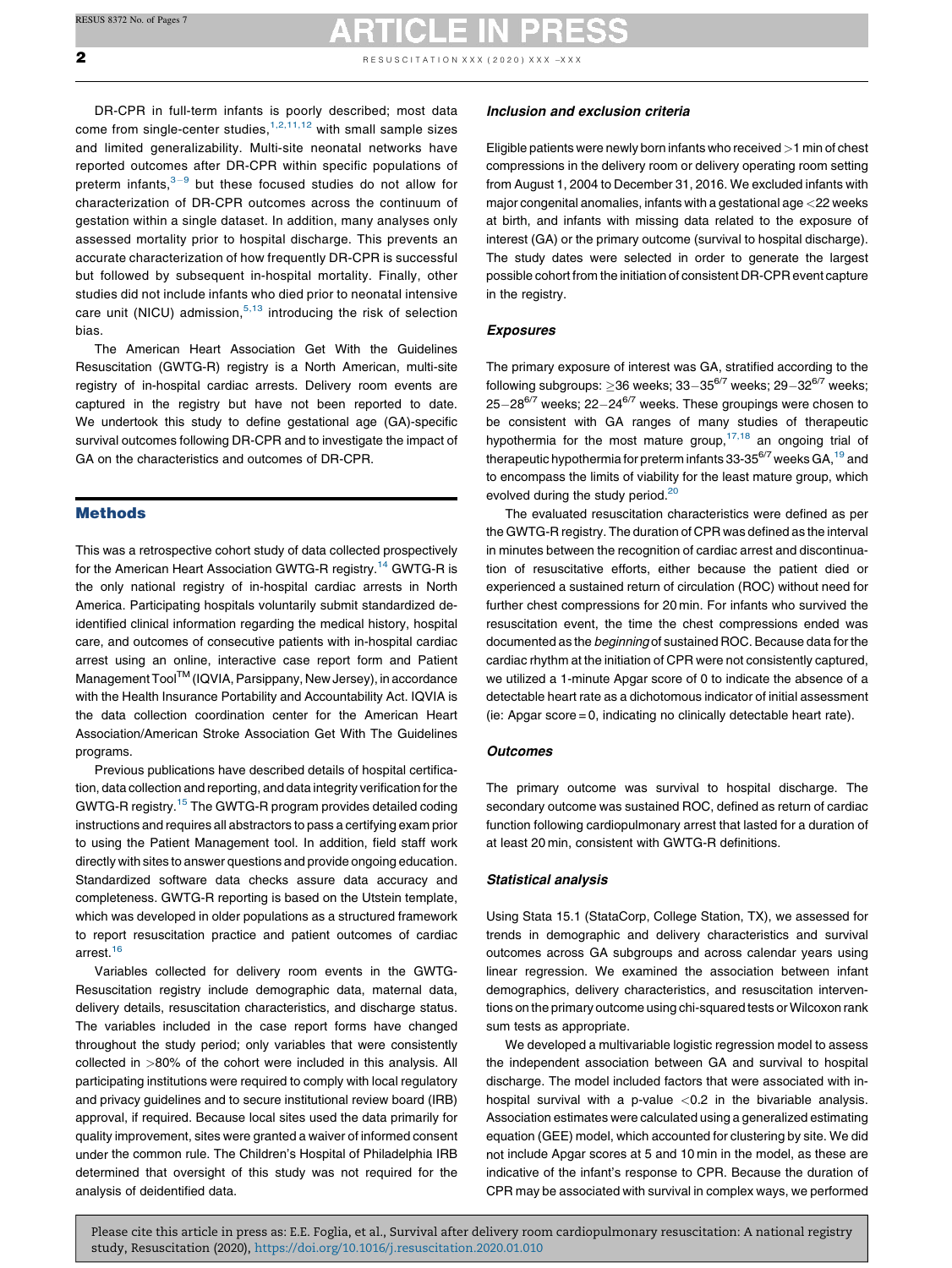# RESUSCITATION XXX (2020) XXX -XXX  $\sim$

a sensitivity analysis utilizing the same model but excluding duration of CPR to determine whether removing this covariate substantially altered the associations of interest.

To graphically assess the GA-stratified relationship between the duration of CPR and survival to hospital discharge, fractional polynomials were fitted and the chi-squared test for deviance differences determined the shape that best fit the relationship between duration of CPR and survival. $21$  A polynomial model with an interaction term between GA stratum and the duration of CPR was fitted, adjusting for other key covariates identified in the multivariable logistic regression model. All p-values were 2-sided, with  $p < 0.05$ considered statistically significant. We did not adjust for multiple comparisons in this exploratory analysis.

### **Results**

During the study period, 1022 eligible infants in 129 contributing centers received DR-CPR (eFig. 1). There was no evidence of a significant change over time in the proportion of infants within the individual GA subgroups  $(p = 0.46)$  or rates of survival to hospital discharge by year among DR-CPR events contributed to the registry during the study period  $(p = 0.97)$ .

Significantly more black and fewer white infants were represented in the lower GA subgroups. Infants at lower GA were also more likely to be part of multiple gestations and to be born on the weekend. Compared with more mature infants, fewer infants in the lower GA subgroups were assigned a 1-minute Apgar score of 0 (Table 1). Vital sign monitoring prior to CPR included pulse oximetry in 189 (18%) events and electrocardiogram in 86 (8%) events.

Among all infants in this study, 844/1022 (83%) experienced ROC and 659/1022 (64%) survived to hospital discharge. Survival outcomes according to week of gestation at birth are provided in eTable 1 and eFig. 2. Lower gestational age, lower birthweight, multiple gestations, Hispanic ethnicity, weekend delivery, cesarean delivery, lowerApgar scores, adrenaline (epinephrine) administration, and longer CPR duration were associated with lower rates of survival to hospital discharge in univariable analysis [\(Table](#page-3-0) 2).

Decreasing GA subgroup was associated with lower rates of ROC and survival to discharge,  $p < 0.001$  ([Fig.](#page-3-0) 1). Gestational age-stratified rates of survival to hospital discharge were 83% (> 36 weeks), 66% (33  $-35$  weeks), 60% (29 $-32$  weeks), 52% (25 $-28$  weeks), and 25% (22 24 weeks). After controlling for potential confounders, factors independently associated with decreased odds of survival to hospital discharge were lower GA subgroup, cesarean delivery, 1-minute Apgar score of 0, adrenaline administration during CPR, and duration of CPR. [\(Table](#page-4-0) 3). Removing duration of CPR from the GEE model did not substantially change most associations of interest (eTable 2).

We determined that duration of CPR had a non-linear (quadratic or U-shaped) effect on the primary outcome survival to hospital discharge. The GA-stratified predicted probabilities of survival to discharge based on duration of CPR are shown in [Fig.](#page-4-0) 2.

| Characteristic                                            | $>$ 36 weeks<br>gestation<br>$(n = 439)$ | $33 - 35^{6/7}$ weeks<br>gestation ( $n = 103$ ) | $29 - 32^{6/7}$ weeks<br>gestation $(n = 142)$ | $25 - 28^{6/7}$ weeks<br>gestation $(n = 207)$ | $22 - 24^{6/7}$ weeks<br>gestation ( $n = 131$ ) | p Value<br>(trend) |
|-----------------------------------------------------------|------------------------------------------|--------------------------------------------------|------------------------------------------------|------------------------------------------------|--------------------------------------------------|--------------------|
| Birth weight, g; mean<br>(SD)                             | $3318(670)$ [n = 424]                    | $2522(660)$ [n = 95]                             | 1597 (475) $[n = 131]$                         | $913(374)$ [n = 190]                           | 642 (264) $[n = 119]$                            | < 0.001            |
| Male                                                      | 254/438 (58%)                            | 61 (59%)                                         | 75 (53%)                                       | 107 (52%)                                      | 68 (52%)                                         | 0.07               |
| Multiple gestation<br>Race                                | 11(3%)                                   | 9(9%)                                            | 7(5%)                                          | 31(15%)                                        | 14 (11%)                                         | < 0.001            |
| White                                                     | 283 (64%)                                | 67 (65%)                                         | 73 (51%)                                       | 105 (51%)                                      | 62 (47%)                                         | < 0.001            |
| <b>Black</b>                                              | 75 (17%)                                 | 24 (23%)                                         | 48 (34%)                                       | 64 (31%)                                       | 44 (34%)                                         | < 0.001            |
| Asian                                                     | 18(4%)                                   | 3(3%)                                            | 2(1%)                                          | 10(5%)                                         | 6(5%)                                            | 0.78               |
| Other                                                     | 63 (14%)                                 | 9(9%)                                            | 19 (13%)                                       | 28 (14%)                                       | 19 (15%)                                         | 0.99               |
| Hispanic ethnicity                                        | 70 (16%)                                 | 18 (17%)                                         | 17 (12%)                                       | 41 (20%)                                       | 27(21%)                                          | 0.19               |
| Nighttime delivery                                        | 137 (31%)                                | 24 (23%)                                         | 48 (34%)                                       | 63 (30%)                                       | 38 (29%)                                         | 0.87               |
| Weekend delivery                                          | 121 (28%)                                | 28 (27%)                                         | 50 (35%)                                       | 82 (40%)                                       | 45 (34%)                                         | 0.004              |
| Birth complication <sup>a</sup>                           | 97 (22%)                                 | 27 (26%)                                         | 53 (37%)                                       | 46 (22%)                                       | 27 (21%)                                         | 0.84               |
| Fetal monitoring                                          | 377/401 (94%)                            | 81/91 (89%)                                      | 118/132 (89%)                                  | 166/182 (91%)                                  | 111/118 (94%)                                    | 0.49               |
| Cesarean section                                          | 262/436 (60%)                            | 74/99 (75%)                                      | 115/138 (83%)                                  | 148/207 (71%)                                  | 66/127 (52%)                                     | 0.41               |
| 1-minute Apgar<br>$score = 0$                             | 142/425 (33%)                            | 38/100 (38%)                                     | 43/131 (33%)                                   | 42/195 (22%)                                   | 15/124 (12%)                                     | $<$ 0.001          |
| 5-minute Apgar score; $3(1, 6)$ [n = 425]<br>median (IQR) |                                          | $3(1, 5)$ [n = 100]                              | $2(1, 5)$ [n = 130]                            | $2(1, 5)$ [n = 195]                            | 1 $(1, 4)$ [n = 122]                             | < 0.001            |
| 10-minute Apgar<br>score; median (IQR)                    | $5(2, 7)$ [n = 120]                      | $4(1, 6)$ [n = 29]                               | $4(1, 7)$ [n = 33]                             | $4(1, 6)$ [n = 56]                             | $3(1, 6)$ [n = 28]                               | 0.02               |
| Adrenaline<br>administration                              | 175/436 (40%)                            | 61/102 (60%)                                     | 90/141 (64%)                                   | 119/207 (57%)                                  | 84/130 (65%)                                     | < 0.001            |
| Duration CPR.<br>minutes; median (IQR)                    | $6(2, 15)$ [n = 384]                     | $9(4, 20)$ [n = 99]                              | $9(4, 20)$ [n = 131]                           | $8(3, 16)$ [n = 192]                           | 10 (5, 20) $[n = 113]$                           | 0.1                |

Table 1 – Demographic and resuscitation characteristics according to gestational age subgroups.

CPR: cardiopulmonary resuscitation; IQR: interquartile range.

Denominator given for any cell with incomplete data.

<sup>a</sup> birth complications are placenta previa, placental abruption, cord prolapse, or shoulder dystocia.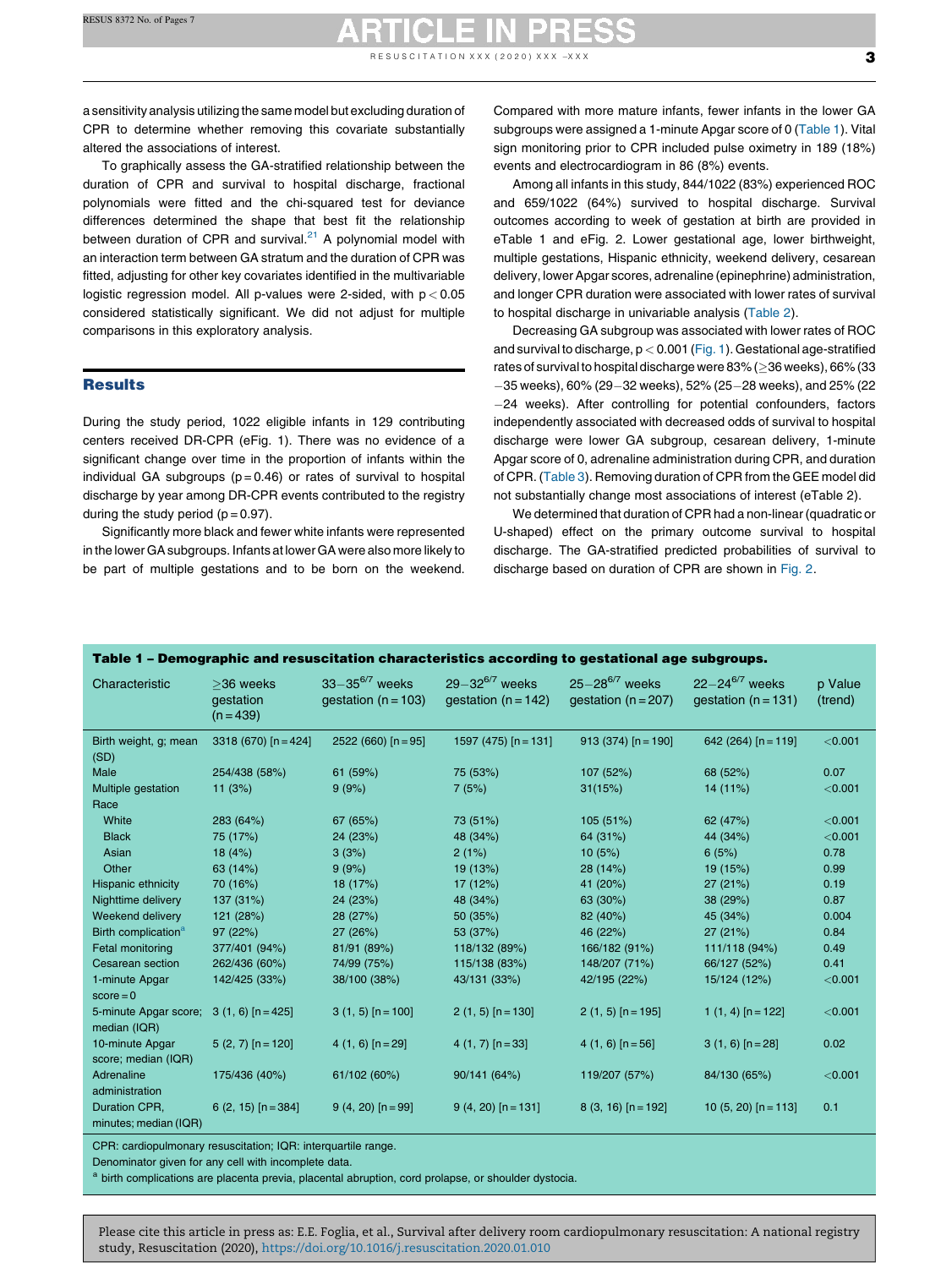<span id="page-3-0"></span> $\overline{\mathbf{4}}$  **4** RESUSCITATION XXX (2020) XXX

| Characteristic                       | Survived to discharge $(n = 659)$ | Did not Survive to discharge $(n = 363)$ | p Value   |
|--------------------------------------|-----------------------------------|------------------------------------------|-----------|
| Gestational age, weeks; median (IQR) | 37 (30, 39)                       | 27 (24, 34)                              | < 0.001   |
| Birth weight, g; median (IQR)        | $2761$ (1453, 3450) $[n = 628]$   | 1045 (640, 2305) $[n = 331]$             | < 0.001   |
| Male                                 | 368/658 (56%)                     | 197 (54%)                                | 0.61      |
| Multiple gestation                   | 35(5%)                            | 37 (10%)                                 | 0.004     |
| Race                                 |                                   |                                          | 0.87      |
| White                                | 384 (58%)                         | 206 (57%)                                |           |
| <b>Black</b>                         | 160 (24%)                         | 95(26%)                                  |           |
| Asian                                | 24(4%)                            | 15(4%)                                   |           |
| Other                                | 91(14%)                           | 47 (13%)                                 |           |
| Hispanic ethnicity                   | 96 (15%)                          | 77 (21%)                                 | 0.007     |
| Nighttime delivery                   | 208 (32%)                         | 102 (28%)                                | 0.25      |
| Weekend delivery                     | 192 (29%)                         | 134 (37%)                                | 0.01      |
| Birth complication <sup>a</sup>      | 159 (24%)                         | 91(25%)                                  | 0.74      |
| Fetal monitoring                     | 558/604 (92%)                     | 295/320 (92%)                            | 0.92      |
| Cesarean section                     | 416/653 (64%)                     | 249/354 (70%)                            | 0.03      |
| 1-minute Apgar score = $0$           | 155/643 (24%)                     | 125/332 (38%)                            | < 0.001   |
| 5-minute Apgar; median (IQR)         | $3(1, 6)$ [n = 643]               | $1(0, 2)$ [n = 329]                      | < 0.001   |
| 10-minute Apgar; median (IQR)        | $6(3, 7)$ [n = 172]               | $1(0, 3)$ [n = 94]                       | < 0.001   |
| Adrenaline administration            | 235/655 (36%)                     | 294/361 (81%)                            | < 0.001   |
| Duration CPR, minutes; median (IQR)  | $5(2,10)$ [n = 584]               | 15 (8, 24) $[n = 335]$                   | $<$ 0.001 |

### Table 2 – Characteristics of infants who received delivery room cardiopulmonary resuscitation according to survival to hospital discharge.

CPR: cardiopulmonary resuscitation; IQR: interquartile range.

Denominator is given for any cell with incomplete data.

a Birth complication includes placenta previa, placental abruption, cord prolapse, or shoulder dystocia.



### Fig. 1 – Survival outcomes with 95% confidence intervals, stratified by gestational age. Significant trend with gestational age for both outcomes, p < 0.001 for trend.

### **Discussion**

DR-CPR is a high acuity, low occurrence event. In this large report of over 1000 infants who received DR-CPR in the GWTG-R registry, 64% of infants survived to hospital discharge following DR-CPR. Lower GA, cesarean delivery, 1-minute Apgar score of 0, adrenaline administration during CPR, and duration of CPR were associated with decreased odds of survival to hospital discharge.

To our knowledge, this is the first multi-site study to report survival outcomes following DR-CPR among infants at or greater than 36 weeks gestation.Estimates of the incidence of DR-CPR range from 1.2 to 2.4 among 1000 of live births, $1,12$  with a [disproportionately](#page-6-0) higher incidence among preterm infants. Thus, even at high-volume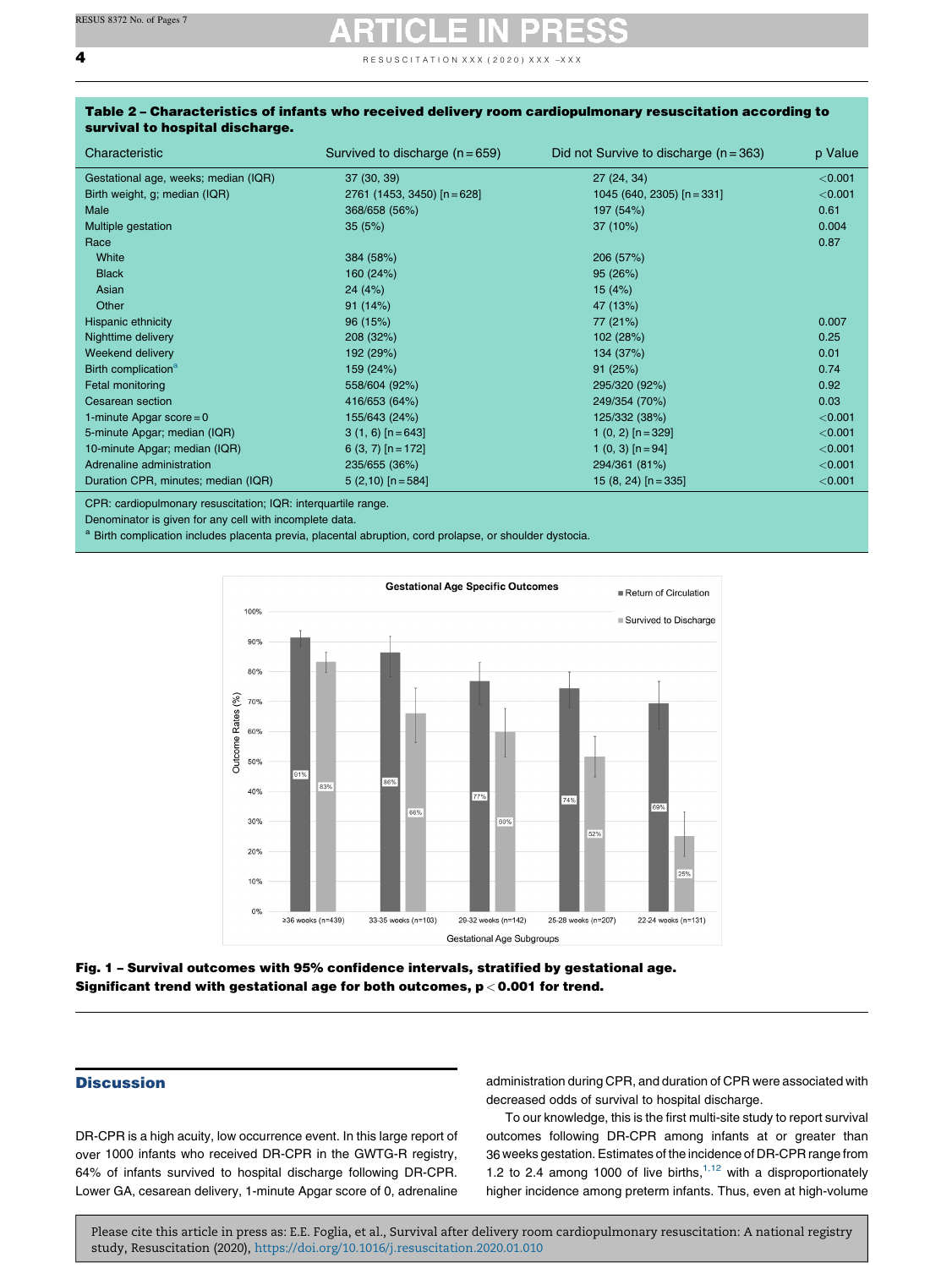R E S U S C I T A T I O N X X X ( 2 0 2 0 ) X X X  $-x$  X X  $\sim$ 

| cardiopulmonary resuscitation.                                                                                                                   |                     |                         |         |  |  |  |
|--------------------------------------------------------------------------------------------------------------------------------------------------|---------------------|-------------------------|---------|--|--|--|
| Characteristic                                                                                                                                   | Adjusted odds ratio | 95% confidence interval | p Value |  |  |  |
| Gestational age subgroup                                                                                                                         |                     |                         |         |  |  |  |
| $>36$ weeks                                                                                                                                      | Ref                 |                         |         |  |  |  |
| $33 - 35^{6/7}$ weeks                                                                                                                            | 0.46                | 0.26, 0.81              | 0.008   |  |  |  |
| $9 - 32^{6/7}$ weeks                                                                                                                             | 0.40                | 0.23, 0.69              | 0.001   |  |  |  |
| $25 - 28^{6/7}$ weeks                                                                                                                            | 0.21                | 0.11, 0.41              | < 0.001 |  |  |  |
| $22 - 24^{6/7}$ weeks                                                                                                                            | 0.06                | 0.03, 0.10              | < 0.001 |  |  |  |
| Hispanic ethnicity                                                                                                                               | 0.60                | 0.29, 1.23              | 0.16    |  |  |  |
| Multiple gestation                                                                                                                               | 0.61                | 0.29, 1.27              | 0.19    |  |  |  |
| Cesarean section                                                                                                                                 | 0.69                | 0.49, 0.97              | 0.03    |  |  |  |
| Weekend delivery                                                                                                                                 | 0.82                | 0.57, 1.19              | 0.30    |  |  |  |
| 1-minute Apgar score = $0$                                                                                                                       | 0.51                | 0.35, 0.76              | 0.001   |  |  |  |
| Adrenaline administration                                                                                                                        | 0.19                | 0.12, 0.29              | < 0.001 |  |  |  |
| Duration of CPR                                                                                                                                  | 0.97                | 0.95, 0.98              | < 0.001 |  |  |  |
| $\overline{a} = \overline{a}$<br>the contract of the contract of the contract of the contract of the contract of the contract of the contract of |                     |                         |         |  |  |  |

GEE model adjusted for clustering by site.

CPR: cardiopulmonary resuscitation.





centers, DR-CPR is rarely performed in mature infants. Published single center studies of DR-CPR in populations that included late preterm and term newborns consisted of small samples ranging from 39 to 50 infants.<sup>1,2,11</sup> By [leveraging](#page-6-0) data collected from 129 hospitals contributing to the GWTG-R registry, we were able to define the characteristics and outcomes of DR-CPR among 439 infants at or greater than 36 weeks gestation.

Similar to other studies, we observed decreasing survival rates at lower gestational ages. In an analysis of 10 studies examining DR-CPR in very low birth weight infants, the pooled in-hospital mortality rate was 38%.<sup>[22](#page-6-0)</sup> At the lower extremes of gestation, Goel et al. reported a 43% in-hospital mortality rate among infants at 2325 weeks gestation who received DR-CPR. $^{23}$  $^{23}$  $^{23}$  In contrast to these data, 75% of infants born between 22-24 weeks gestation in the present study died before hospital discharge. There are several potential explanations for the differences in reported mortality rates among infants born at or near the limits of viability. The categorical definitions of GA subgroups differed between the studies, and the inclusion of infants born at 22 weeks gestation may contribute to the lower survival rates observed in this study. In addition, censoring brief episodes of CPR can increase observed mortality rates.<sup>[23](#page-6-0)</sup> We excluded infants who received <1 min of CPR, as these brief episodes may be more likely to represent only transient cardiovascular compromise or CPR that was not indicated. This is consistent with

<span id="page-4-0"></span>Table 3 – Multivariable analysis of factors associated with survival to hospital discharge following delivery room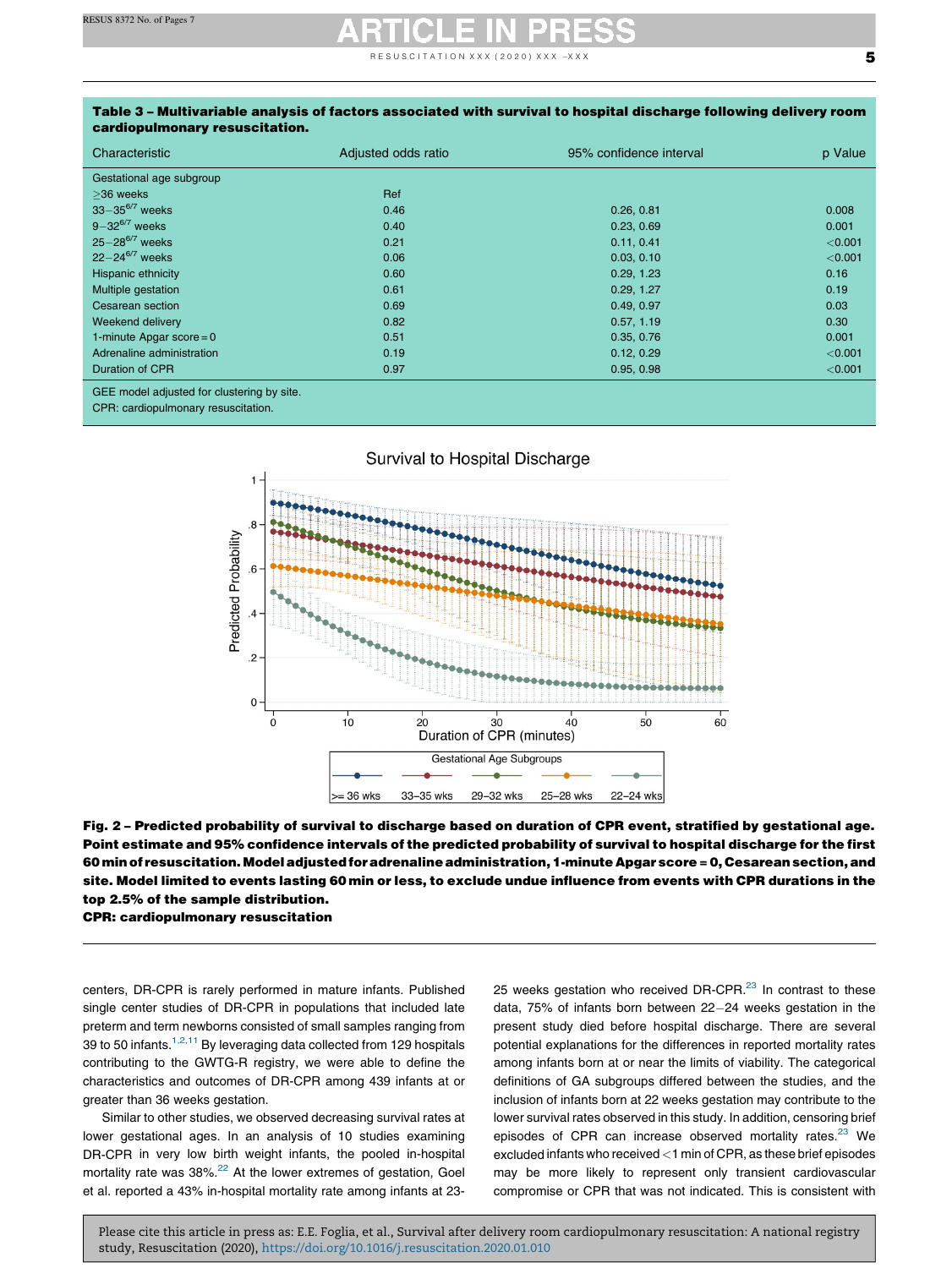**6** RESUSCITATION XXX (2020) XXX -XXX

the pediatric CPR literature $24-27$  but is not uniform across [neonatal](#page-6-0) reports.

Longer duration of CPR was associated with increased mortality. However, it is noteworthy that 25% of infants who survived to hospital discharge received 10 min or more of CPR. The duration of CPR after which ongoing resuscitation no longer improves the probability of intact survival has not been defined, and favorable neurologic outcomes have been reported following durations of CPR that were previously considered futile.<sup>12,28</sup> In the [delivery](#page-6-0) room setting, the impact of duration of CPR on neurologically intact survival is likely influenced by multiple factors such as the duration of asphyxia before birth, the presenting condition of the infant, the quality of resuscitative efforts, and post-resuscitative care.<sup>[29](#page-6-0)</sup> Unfortunately, neurologic outcomes of infants in the present study are not known, as this information is not captured in the GWTG-R registry.

Additional characteristics associated with increased mortality prior to discharge included an Apgar score of 0 at 1 min and adrenaline administration. Kumar et al. also found that infants born without a detectable heart rate were less likely to survive than infants with bradycardia at birth. $30$  Thus, it may be reasonable to account for the presence of detectable heart rate versus asystole in future studies of CPR in the delivery room setting. The association between adrenaline administration and mortality should be interpreted with caution, as there may be residual confounding by indication. In addition, because it can take 5 min or more to administer the first dose of adrenaline during a CPR event,  $11$ adrenaline administration may be an additional indicator of the duration of resuscitation.

We found significant differences in baseline and resuscitation characteristics based on GA. Racial characteristics varied across gestation, likely due to disparities in preterm birth rates that have been previously described.<sup>[31](#page-6-0)</sup> In addition, infants at lower GA were less likely to have a 1-minute Apgar score of 0, indicating that more mature infants who received DR-CPR may have been more severely asphyxiated at birth compared to extremely preterm infants. The American Academy of Pediatrics and American Heart Association Guidelines for Neonatal Resuscitation emphasize the importance of establishing ventilation to reverse underlying asphyxia prior to initiating chest compressions during resuscitation after birth.<sup>[32](#page-6-0)</sup> It is possible that extremely preterm infants who had a detectable heart rate after birth received CPR due to the difficulty establishing effective ventilation in this population.<sup>[33](#page-6-0)</sup> Alternatively, it is possible that resuscitation was not initiated among extremely preterm infants with a 1-minute Apgar score of 0, due to a perception of futility in this population. $20,34$  If CPR was not [performed,](#page-6-0) those events would not be captured in the GWTG-R registry. In addition, it is possible that some infants who received CPR but never demonstrated any signs of life were registered as stillbirths and not included in the registry.

This study had several limitations. GWTG-R is a voluntary QI registry and therefore represents a cohort of hospitals that choose to enter data. Only infants who received DR-CPR are included in this dataset. Thus, the incidence of DR-CPR across participating hospitals cannot be calculated. The infant and resuscitation characteristics examined were limited to variables that were consistently captured throughout the study period. Incomplete variables that would be of interest include cord pH, adrenaline dosing, and method of performing chest compressions. Factors that may influence the quality of resuscitation, such as training level of providers who performed CPR, are not available. In addition, vital

sign monitors were used prior to CPR in only a fraction of infants; we cannot distinguish whether infants required CPR or received CPR. Last, neurodevelopmental outcomes following DR-CPR are unknown, as the GWTG-R registry does not capture post-discharge information for surviving infants.

Study strengths include a multi-site dataset using prospectively gathered data. Because entry to the registry occurred at the time of CPR (as opposed to neonatal intensive care unit admission), we were able to report ROC following CPR and survival to hospital discharge for all infants who received DR-CPR. Finally, this is one of the largest datasets of infants receiving DR-CPR inclusive of all gestational ages, which made it possible to characterize survival outcomes among GA groups that are infrequently studied, to identify differences in resuscitation characteristics based on GA, and to determine the independent effect of GA on survival following DR-CPR.

### **Conclusions**

In this report of more than 1000 newly born infants who received delivery room cardiopulmonary resuscitation in the American Heart Association GWTG-R Registry, 83% experienced return of circulation and 64% survived to hospital discharge. This study contributes to defining gestational-age specific survival outcomes following cardiopulmonary resuscitation in the delivery room setting.

### Conflicts of interest

None.

### Acknowledgments

Dr. Foglia is supported by a grant from the NICHD,K23HD084727. Dr. Jensen is supported by a grant from the NHLBI, K23HL136843. These funding sources had no role in the study design; data collection, analysis or interpretation; manuscript writing; or the decision to submit the manuscript for publication. IQVIA (Parsippany, New Jersey) served as the registry coordinating center. The University of Pennsylvania served as the data analytic center and granted the opportunity to prepare the data for research purposes.

In addition to the authors Elizabeth E. Foglia MD MSCE and Taylor Sawyer DO MEd, members of the American Heart Association Get With the Guidelines- Resuscitation Pediatric Taskforce include Anne-Marie Guerguerian MD PhD FRCPC; Dianne Atkins MD; Ericka Fink MD; Javier J. Lasa MD FAAP; Joan Roberts MD; Jordan Duval-Arnould MPH DrPH; Melania M. Bembea MD MPH PhD; Michael Gaies MD MPH MSc; Monica Kleinman MD; Punkaj Gupta MBBS; Robert M. Sutton MD MSCE FAAP FCCM.

### Appendix A. Supplementary data

Supplementary material related to this article can be found, in the online version, at doi:[https://doi.org/10.1016/j.resuscitation.2020.01.](https://doi.org/10.1016/j.resuscitation.2020.01.010) [010.](https://doi.org/10.1016/j.resuscitation.2020.01.010)